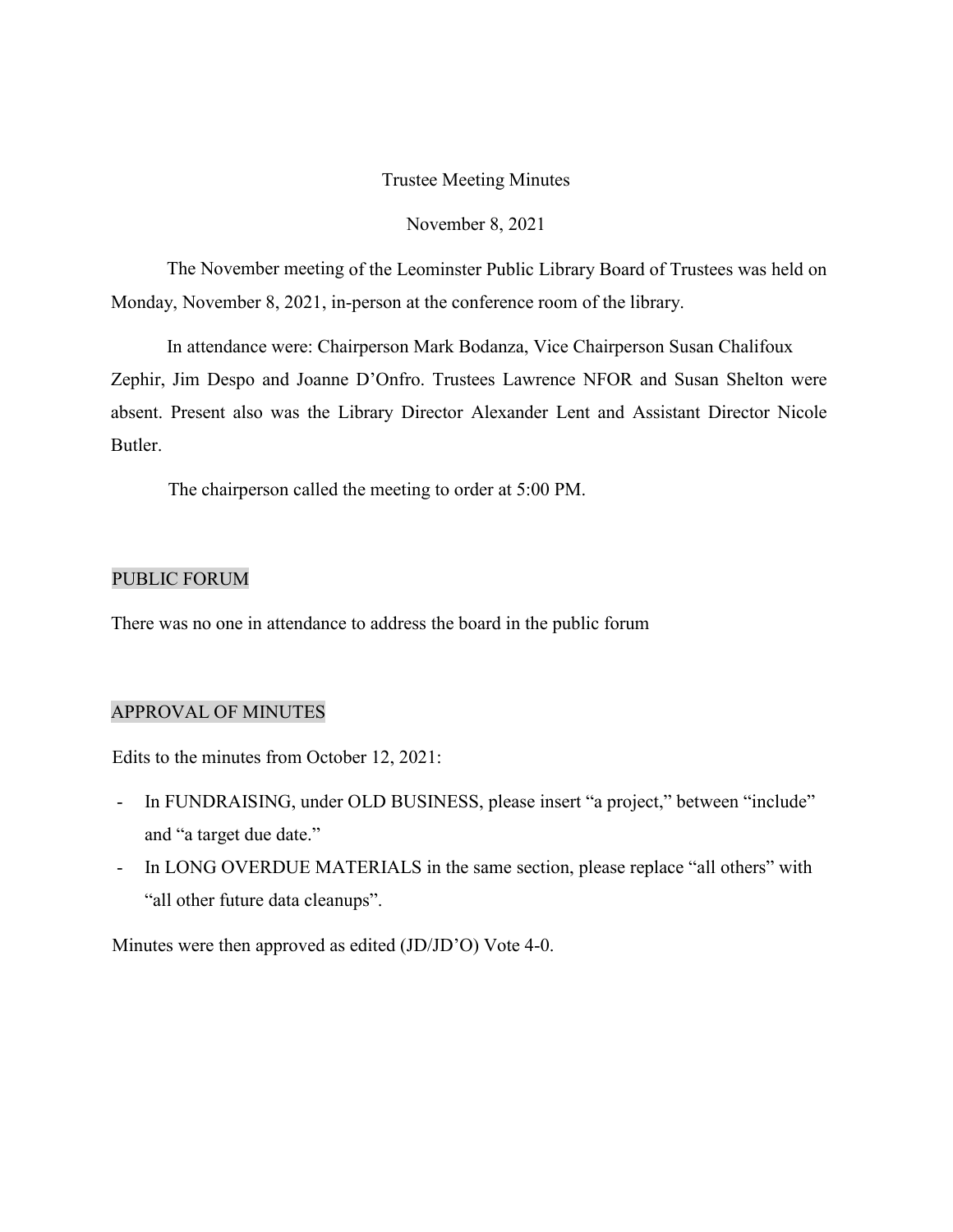# LIBRARY REPORT

Discussion on past practice of closing on Thanksgiving and Good Friday. Vote to provide staff working on the Saturday after Thanksgiving instead of the Friday after Thanksgiving with a floating holiday if the Mayor closes the library on the Friday after Thanksgiving. Approved  $(JD/JD'O)$  Vote: 4-0

## OLD BUSINESS

**Fundraising:** Director recommends waiting on additional fundraising steps until the PayPal button/account is set up. Next month will have details on items for Maker Space.

**Local History Room Usage Policy:** Edits to revised policy: "For photocopies researchers should speak to a staff member."

Vote to approve revised Valuable Collection Policy as edited (JD/JD'O) Vote 4-0 approved

Noted that the Library of Things Policy will return to the agenda once staff look into it more fully.

## NEW BUSINESS

Discussion of clock with an assessed value of \$16,000 offered to the library for \$6,000. Director instructed to clarify what the seller would like to receive, and to offer the seller \$4,000 with the remaining \$12,000 of value considered a tax deductible donation.

**Action Plan:** Discussion on how the action plan relates to the strategic plan. Vote to approve FY2023 Action Plan (JD'O/SCZ) Vote: 4-0 approved

**No Trespass Orders:** Trustees would like to know closer to January 2 expiration if the teens are in good standing with the school and if they are still harassing the YA volunteer.

**Customer Service Policy:** Change 7 to "Every Effort will be made to favor the patron in policy ambiguities. A staff member will not be penalized for errors made in good faith while trying to carry out a policy."